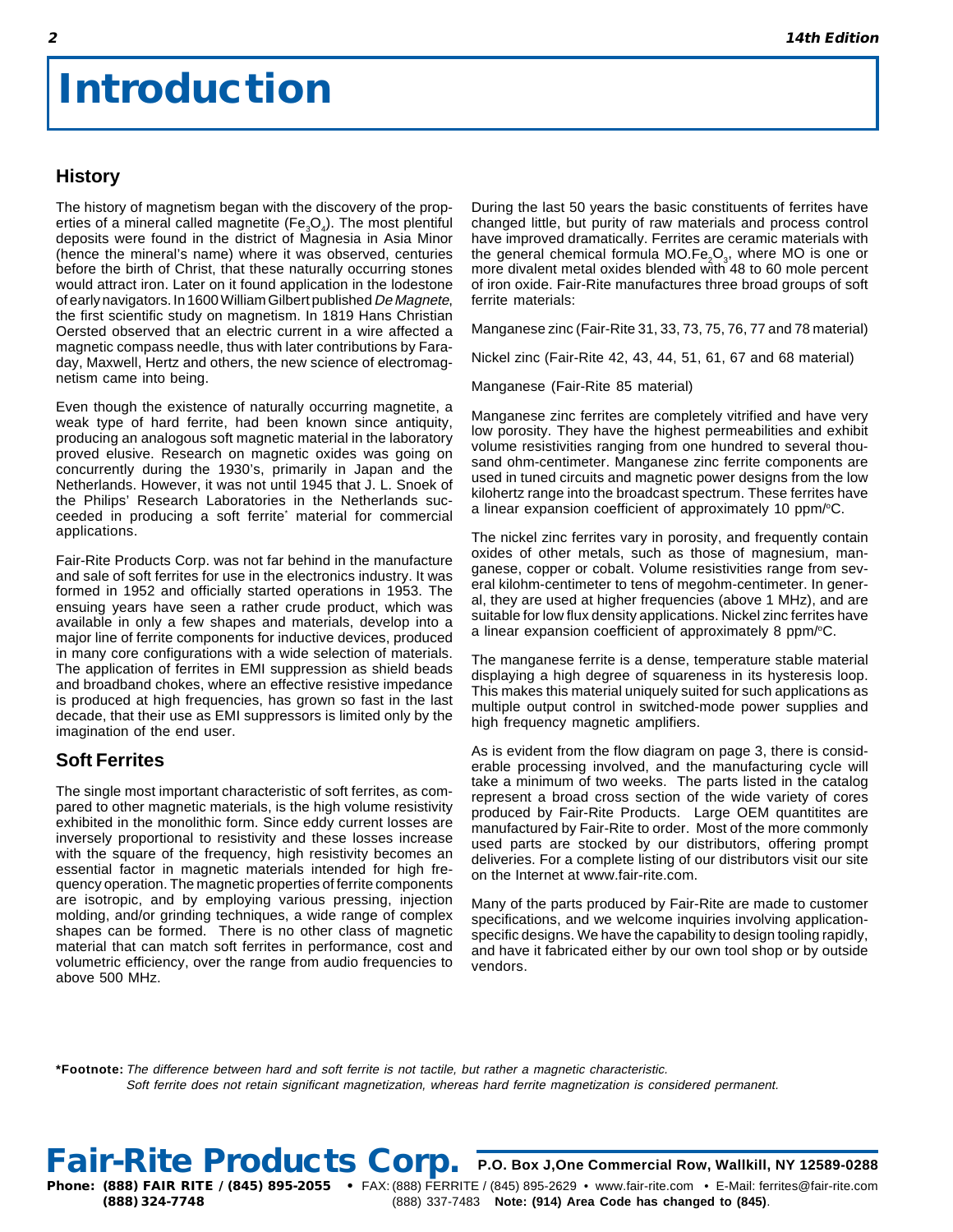## **Introduction**

## **Simplified Process Flow Diagram**



Fair-Rite Products Corp. CAGE # 34899 Federal ID# 141389596

Ferrite Cores Standard Industrial Classification (SIC) 3264 North American Industry Classification System (NAICS) 327113

**P.O. Box J,One Commercial Row, Wallkill, NY 12589-0288 Fair-Rite Products Corp. Phone: (888) FAIR RITE / (845) 895-2055 •** FAX: (888) FERRITE / (845) 895-2629 • www.fair-rite.com • E-Mail: ferrites@fair-rite.com **(888) 324-7748** (888) 337-7483 **Note: (914) Area Code has changed to (845)**.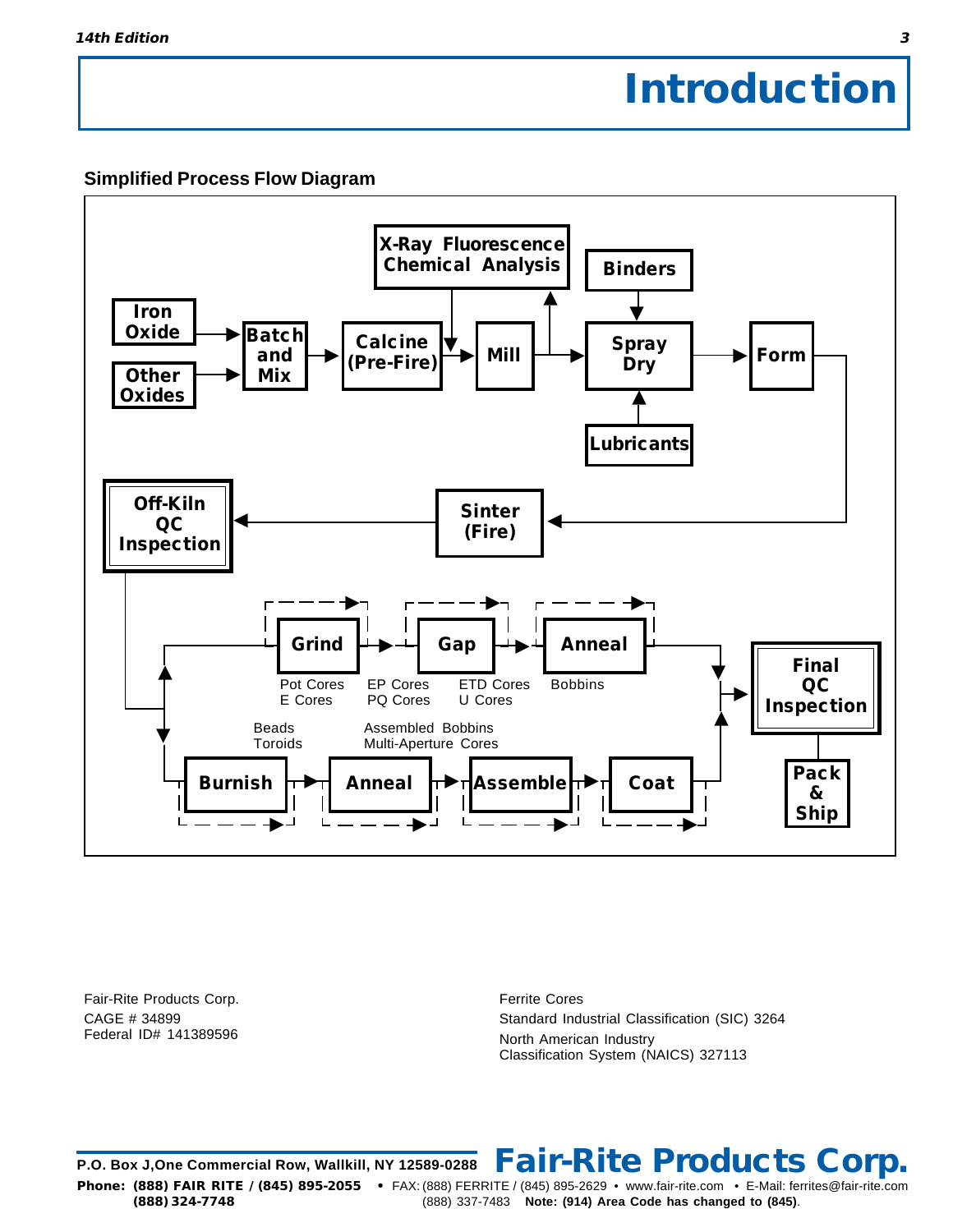# **Magnetic Properties of Ferrite Materials**

| <b>Property</b>                                                                                                                                                 | <b>Unit</b>                   | Symbol           | 68                           | 67                                | 61                               | $51*$                              | 44                       |
|-----------------------------------------------------------------------------------------------------------------------------------------------------------------|-------------------------------|------------------|------------------------------|-----------------------------------|----------------------------------|------------------------------------|--------------------------|
| Initial Permeability<br>$@$ B <10 gauss                                                                                                                         |                               | $\mu_i$          | 20                           | 40                                | 125                              | 350                                | 500                      |
| <b>Flux Density</b><br>@ Field Strength                                                                                                                         | gauss<br>mT<br>oersted<br>A/m | B<br>H           | 2700<br>270<br>40<br>3200    | 2300<br>230<br>20<br>1600         | 2350<br>235<br>15<br>1200        | 3200<br>320<br>10<br>800           | 3000<br>300<br>10<br>800 |
| <b>Residual Flux Density</b>                                                                                                                                    | gauss<br>mT                   | $B_{r}$          | 1000<br>100                  | 800<br>80                         | 1200<br>120                      | 1200<br>120                        | 1100<br>110              |
| Coercive Force                                                                                                                                                  | oersted<br>A/m                | $H_{\rm c}$      | 7.0<br>560                   | 3.5<br>280                        | 1.8<br>144                       | 0.60<br>48                         | 0.45<br>36               |
| Loss Factor<br>@ Frequency                                                                                                                                      | $10^{-6}$<br><b>MHz</b>       | tan $\delta/\mu$ | 500<br>100                   | 150<br>50                         | 30<br>1.0                        | 40<br>1.0                          | 125<br>1.0               |
| Temperature Coefficient of<br>Initial Permeability (20-70 °C)                                                                                                   | $%$ /°C                       |                  | 0.10                         | 0.05                              | 0.10                             | 0.8                                | 0.75                     |
| Curie Temperature                                                                                                                                               | $\circ$ C                     | $T_c$            | >500                         | >475                              | >350                             | >170                               | >160                     |
| Resistivity                                                                                                                                                     | $\Omega$ cm                   | $\rho$           | 1x10 <sup>7</sup>            | 1x10 <sup>7</sup>                 | 1x10 <sup>8</sup>                | 1x10 <sup>9</sup>                  | 1x10 <sup>9</sup>        |
| Power Loss Density<br>25kHz - 2000 G - 100°C<br>100kHz - 1000 G - 100°C                                                                                         | mW/cm <sup>3</sup>            | $\overline{P}$   |                              |                                   |                                  |                                    |                          |
| Recommended<br>Frequency Range<br>- Low flux density devices.<br>Application<br>EMI suppression.<br>Areas<br>Power magnetics.<br>- Special square loop ferrite. | <b>MHz</b>                    |                  | $<$ 400<br>$\qquad \qquad =$ | $300$<br>$\overline{\phantom{0}}$ | 100<br>>200<br>$\qquad \qquad =$ | < 1000<br>$\overline{\phantom{0}}$ | 20-250                   |
| See this page for additional<br>material data                                                                                                                   |                               |                  | $\,$ 6                       | $\overline{7}$                    | 8                                | $9\,$                              | 10                       |

42 Material, specifically developed for absorber applications in anechoic chambers, is listed on page 126.

\* New Fair-Rite material, added in this edition of the catalog.

Additional ferrite mechanical and thermal characteristics are tabulated on page 159.

## Fair-Rite Products Corp. P.O. Box J, One Commercial Row, Wallkill, NY 12589-0288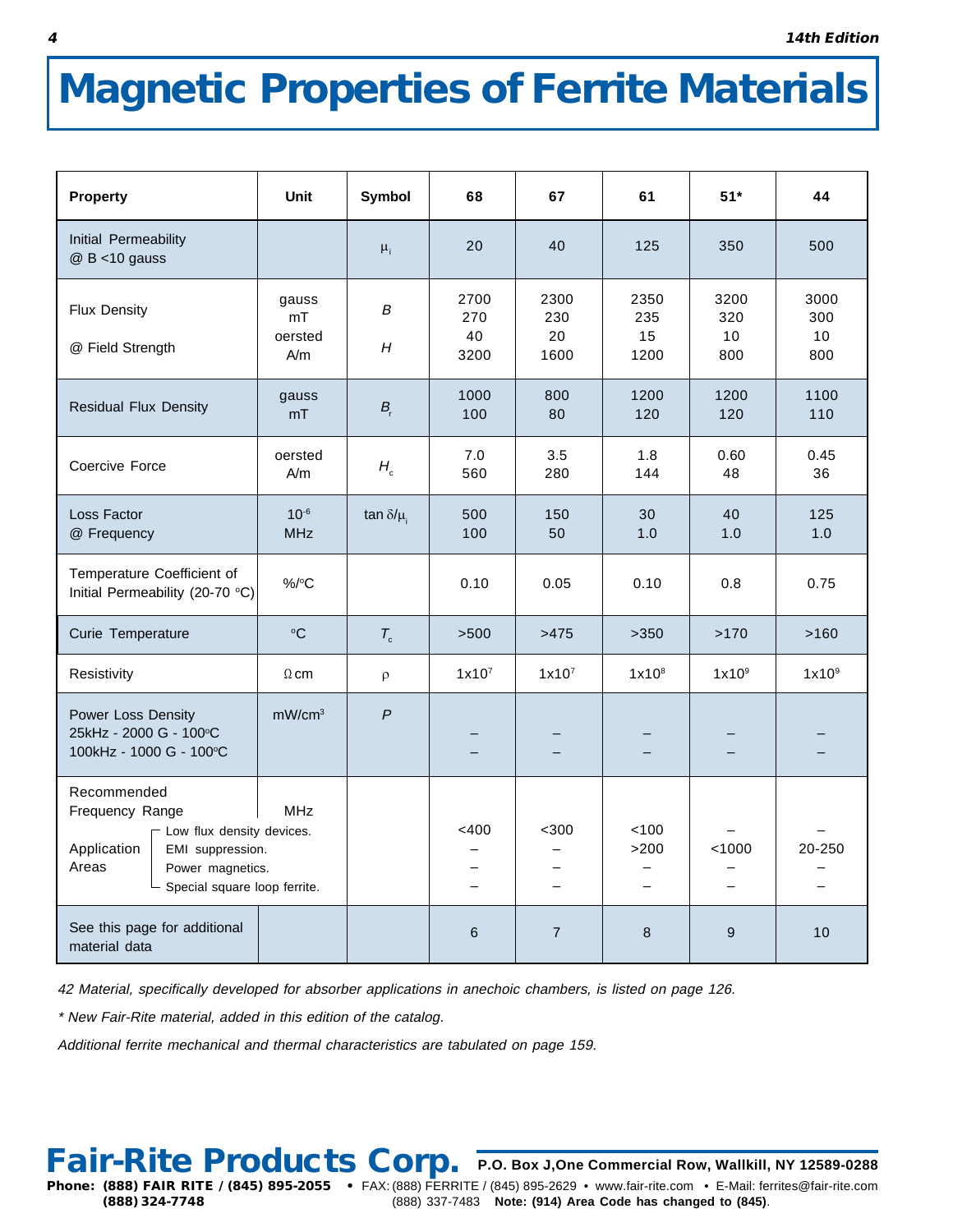# **Magnetic Properties of Ferrite Materials**

| 33                                    | 43                                        | 85                       | $31*$                                 | 77                                    | 78                                                | 73                                                           | 75                                                                      | 76                                    |
|---------------------------------------|-------------------------------------------|--------------------------|---------------------------------------|---------------------------------------|---------------------------------------------------|--------------------------------------------------------------|-------------------------------------------------------------------------|---------------------------------------|
| 600                                   | 850                                       | 900                      | 1500                                  | 2000                                  | 2300                                              | 2500                                                         | 5000                                                                    | 10000                                 |
| 2800<br>280<br>$5\phantom{.0}$<br>400 | 2900<br>290<br>10<br>800                  | 4200<br>420<br>10<br>800 | 3400<br>340<br>$5\overline{)}$<br>400 | 4900<br>490<br>$5\phantom{.0}$<br>400 | 4800<br>480<br>$5\phantom{.0}$<br>400             | 3900<br>390<br>$5\phantom{.0}$<br>400                        | 4300<br>430<br>$5\phantom{.0}$<br>400                                   | 4000<br>400<br>$5\phantom{.0}$<br>400 |
| 1200<br>120                           | 1300<br>130                               | 3700<br>370              | 2500<br>250                           | 1800<br>180                           | 1500<br>150                                       | 1500<br>150                                                  | 1400<br>140                                                             | 1800<br>180                           |
| 0.60<br>48                            | 0.45<br>36                                | 0.50<br>40               | 0.35<br>28                            | 0.30<br>24                            | 0.20<br>16                                        | 0.24<br>19.2                                                 | 0.16<br>13                                                              | 0.12<br>9.6                           |
| 25<br>0.2                             | 250<br>1.0                                | 30<br>0.1                | 20<br>0.1                             | 15<br>0.1                             | 4.5<br>0.1                                        | 10<br>0.1                                                    | 15<br>0.1                                                               | 15<br>0.025                           |
| 0.10                                  | 1.25                                      | $\qquad \qquad -$        | 1.6                                   | 0.7                                   | 1.0                                               | 0.65                                                         | 0.6                                                                     | 0.5                                   |
| >150                                  | >130                                      | $>200$                   | >130                                  | $>200$                                | $>200$                                            | $>160$                                                       | >140                                                                    | >120                                  |
| $1x10^2$                              | 1x10 <sup>5</sup>                         | 2x10 <sup>2</sup>        | 3x10 <sup>3</sup>                     | $1x10^2$                              | 2x10 <sup>2</sup>                                 | $1x10^2$                                                     | $3x10^2$                                                                | 50                                    |
|                                       |                                           |                          |                                       | 200                                   | 115<br>130                                        | $-$                                                          | 140                                                                     |                                       |
| -3<br>$\overline{\phantom{0}}$        | ~10<br>20-250<br>$\overline{\phantom{0}}$ | < 0.15                   | < 500<br>Ξ.                           | $<3\,$<br>< 0.1<br>$\qquad \qquad -$  | < 2.5<br>$-$<br>< 0.5<br>$\overline{\phantom{m}}$ | $30$<br>$\overline{\phantom{0}}$<br>$\overline{\phantom{0}}$ | < 0.75<br>$\overline{\phantom{m}}$<br>< 0.1<br>$\overline{\phantom{0}}$ | < 0.5<br>$\qquad \qquad -$            |
| 11                                    | 12                                        | 13                       | 14                                    | 16                                    | 18                                                | 20                                                           | 21                                                                      | 22                                    |

**P.O. Box J,One Commercial Row, Wallkill, NY 12589-0288 Fair-Rite Products Corp. Phone: (888) FAIR RITE / (845) 895-2055 •** FAX: (888) FERRITE / (845) 895-2629 • www.fair-rite.com • E-Mail: ferrites@fair-rite.com **(888) 324-7748** (888) 337-7483 **Note: (914) Area Code has changed to (845)**.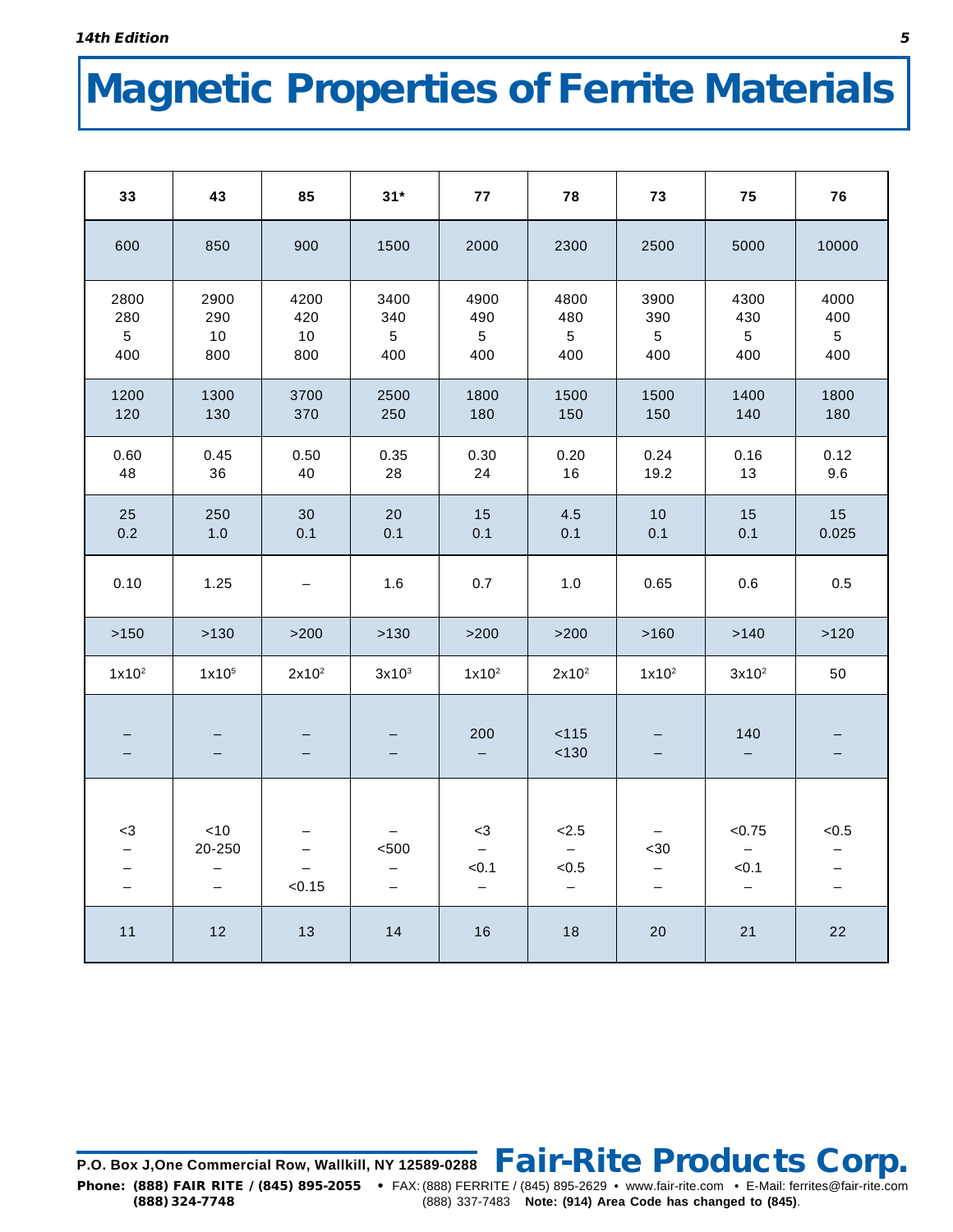Our highest frequency NiZn ferrite intended for broadband transformers, antennas and HF high Q inductor applications up to 100 MHz. This material is only supplied to customer-specific requirements and close consultation with our application staff is suggested.

Strong magnetic fields or excessive mechanical stresses may result in irreversible changes in permeability and losses.

### **68 Material Specifications:**

| Property                                                             | Unit        | Symbol           | Value    |
|----------------------------------------------------------------------|-------------|------------------|----------|
| <b>Initial Permeability</b><br>$@$ B < 10 gauss                      |             | $\mu_{1}$        | 20       |
| <b>Flux Density</b>                                                  | gauss       | в                | 2700     |
| @ Field Strength                                                     | oersted     | н                | 40       |
| <b>Residual Flux Density</b>                                         | gauss       | $B_r$            | 1000     |
| <b>Coercive Force</b>                                                | oersted     | н.               | 7.0      |
| <b>Loss Factor</b>                                                   | $10-6$      | tan $\delta/\mu$ | 500      |
| @ Frequency                                                          | <b>MHz</b>  |                  | 100      |
| <b>Temperature Coefficient of</b><br>Initial Permeability (20 -70°C) | $%$ /°C     |                  | 0.10     |
| <b>Curie Temperature</b>                                             | ۰c          | $T_c$            | >500     |
| Resistivity                                                          | $\Omega$ cm | ρ                | $1x10^7$ |



**Complex Permeability vs. Frequency**

Measured on an 18/10/6mm toroid using the HP 4284A and the HP 4291A.





Measured on an 18/10/6mm toroid at 100kHz.



Measured on an 18/10/6mm toroid at 10kHz.

## **Fair-Rite Products Corp.**

**(888) 324-7748** (888) 337-7483 **Note: (914) Area Code has changed to (845)**.

**P.O. Box J,One Commercial Row, Wallkill, NY 12589-0288 Phone: (888) FAIR RITE / (845) 895-2055 •** FAX: (888) FERRITE / (845) 895-2629 • www.fair-rite.com • E-Mail: ferrites@fair-rite.com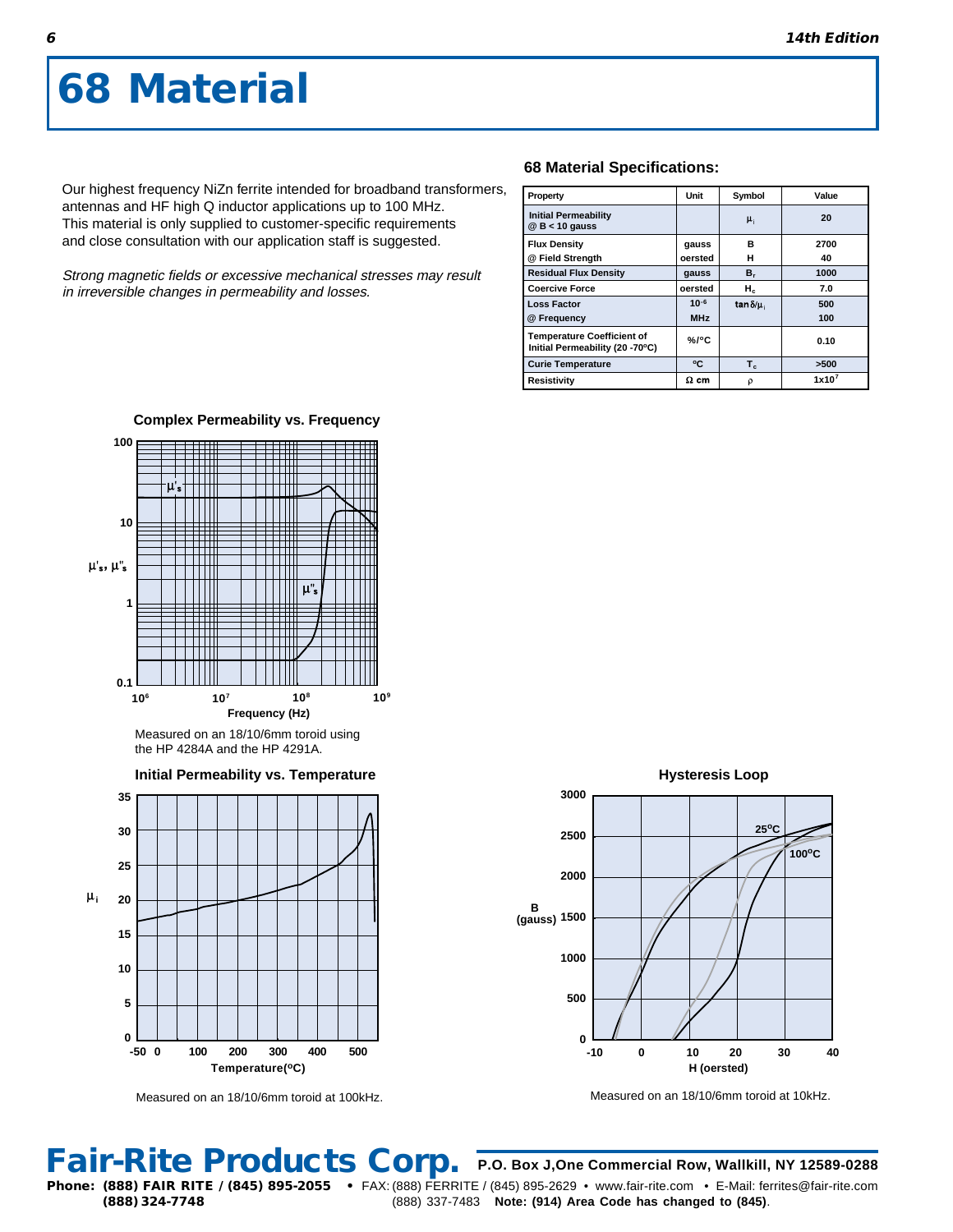A high frequency NiZn ferrite for the design of broadband transformers, antennas and HF, high Q inductor applications up to 50 MHz. This material is only supplied to customer-specific requirements and close consultation with our application staff is suggested.

Strong magnetic fields or excessive mechanical stresses may result in irreversible changes in permeability and losses.

### **67 Material Specifications:**

| Property                                                             | Unit        | Symbol            | Value             |
|----------------------------------------------------------------------|-------------|-------------------|-------------------|
| <b>Initial Permeability</b><br>$@$ B < 10 gauss                      |             | $\mu_{1}$         | 40                |
| <b>Flux Density</b>                                                  | gauss       | в                 | 2300              |
| @ Field Strength                                                     | oersted     | н                 | 20                |
| <b>Residual Flux Density</b>                                         | gauss       | в,                | 800               |
| <b>Coercive Force</b>                                                | oersted     | $H_c$             | 3.5               |
| <b>Loss Factor</b>                                                   | $10-6$      | $\tan \delta/\mu$ | 150               |
| @ Frequency                                                          | <b>MHz</b>  |                   | 50                |
| <b>Temperature Coefficient of</b><br>Initial Permeability (20 -70°C) | $\%$ /°C    |                   | 0.05              |
| <b>Curie Temperature</b>                                             | ٥C          | $T_c$             | >475              |
| Resistivity                                                          | $\Omega$ cm | ρ                 | 1x10 <sup>7</sup> |



**Complex Permeability vs. Frequency**

Measured on an 19/10/6mm toroid using the HP 4284A and the HP 4291A.





Measured on a 19/10/6mm toroid at 100kHz.

**Hysteresis Loop H (oersted) B (gauss) 2500 2000 1500 1000 500**  $0 \perp$ <br>-5 **-5 0 5 10 15 20 25oC 100oC**

Measured on a 19/10/6mm toroid at 10kHz.

**P.O. Box J,One Commercial Row, Wallkill, NY 12589-0288 Phone: (888) FAIR RITE / (845) 895-2055 •** FAX: (888) FERRITE / (845) 895-2629 • www.fair-rite.com • E-Mail: ferrites@fair-rite.com **(888) 324-7748** (888) 337-7483 **Note: (914) Area Code has changed to (845)**. **Fair-Rite Products Corp.**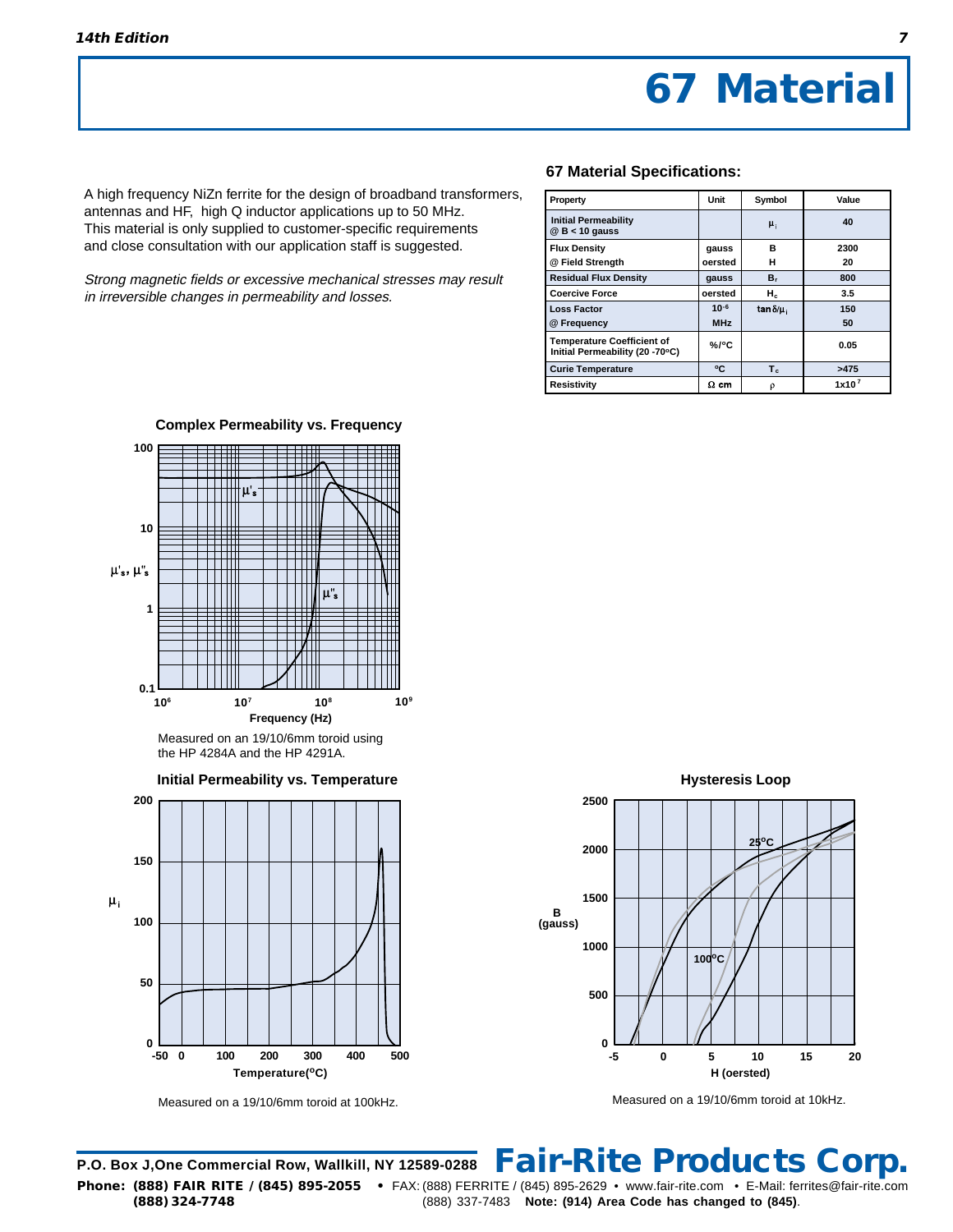A high frequency NiZn ferrite developed for a range of inductive applications up to 25 MHz. This material is also used in EMI applications for suppression of noise frequencies above 200 MHz.

EMI suppression beads, beads on leads, SM beads, wound beads, multi-aperture cores, round cable EMI suppression cores, rods, RFID rods, and toroids are all available in 61 material.

Strong magnetic fields or excessive mechanical stresses may result in irreversible changes in permeability and losses.



the HP 4284A and the HP 4291A.

**Initial Permeability vs. Temperature**



Measured on a 19/10/6mm toroid at 100kHz.

### **61 Material Specifications:**

| Property                                                             | Unit        | Symbol           | Value             |
|----------------------------------------------------------------------|-------------|------------------|-------------------|
| <b>Initial Permeability</b><br>$@$ B < 10 gauss                      |             | $\mu_i$          | 125               |
| <b>Flux Density</b>                                                  | gauss       | R                | 2350              |
| @ Field Strength                                                     | oersted     | н                | 15                |
| <b>Residual Flux Density</b>                                         | gauss       | в,               | 1200              |
| <b>Coercive Force</b>                                                | oersted     | н.               | 1.8               |
| <b>Loss Factor</b>                                                   | $10-6$      | tan $\delta/\mu$ | 30                |
| @ Frequency                                                          | <b>MHz</b>  |                  | 1.0               |
| <b>Temperature Coefficient of</b><br>Initial Permeability (20 -70°C) | %/°C        |                  | 0.10              |
| <b>Curie Temperature</b>                                             | ۰C          | $T_c$            | >350              |
| Resistivity                                                          | $\Omega$ cm | ρ                | 1x10 <sup>8</sup> |

### **Percent of Original Impedance vs. Temperature**



Measured on a 2661000301 using the HP4291A.



Measured on a 19/10/6mm toroid at 10kHz.

**Fair-Rite Products Corp.**

**8**

**P.O. Box J,One Commercial Row, Wallkill, NY 12589-0288 Phone: (888) FAIR RITE / (845) 895-2055 •** FAX: (888) FERRITE / (845) 895-2629 • www.fair-rite.com • E-Mail: ferrites@fair-rite.com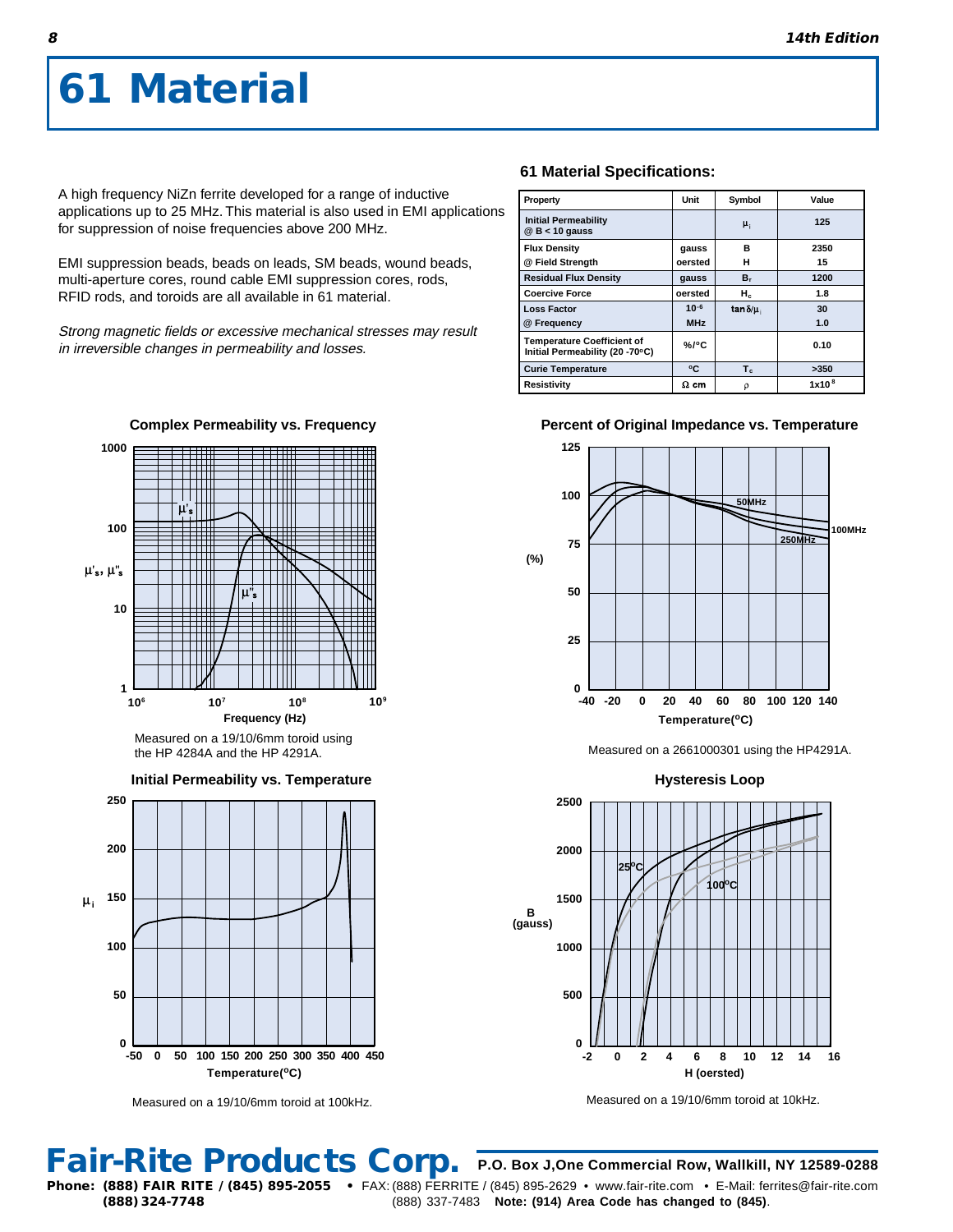A new NiZn ferrite developed for low loss inductive designs for frequencies up to 5.0 MHz.

### **51 Material Specifications:**

| Property                                                             | Unit        | Symbol             | Value             |
|----------------------------------------------------------------------|-------------|--------------------|-------------------|
| <b>Initial Permeability</b><br>$@$ B < 10 gauss                      |             | $\mu_i$            | 350               |
| <b>Flux Density</b>                                                  | gauss       | в                  | 3200              |
| @ Field Strength                                                     | oersted     | н                  | 10                |
| <b>Residual Flux Density</b>                                         | gauss       | $B_r$              | 1200              |
| <b>Coercive Force</b>                                                | oersted     | н.                 | 0.60              |
| <b>Loss Factor</b>                                                   | $10^{-6}$   | tan $\delta/\mu_i$ | 40                |
| @ Frequency                                                          | <b>MHz</b>  |                    | 1.0               |
| <b>Temperature Coefficient of</b><br>Initial Permeability (20 -70°C) | $%$ /°C     |                    | 0.8               |
| <b>Curie Temperature</b>                                             | °C          | $T_c$              | >170              |
| Resistivity                                                          | $\Omega$ cm | ρ                  | 1x10 <sup>9</sup> |



**Complex Permeability vs. Frequency**

**Initial Permeability vs. Temperature**



Measured on a 17/10/6mm toroid at 100kHz.

**Hysteresis Loop**



Measured on a 17/10/6mm toroid at 10kHz.

**P.O. Box J,One Commercial Row, Wallkill, NY 12589-0288 Phone: (888) FAIR RITE / (845) 895-2055 •** FAX: (888) FERRITE / (845) 895-2629 • www.fair-rite.com • E-Mail: ferrites@fair-rite.com **Fair-Rite Products Corp.**

Measured on a 17/10/6mm toroid using the HP 4284A and the HP 4291A.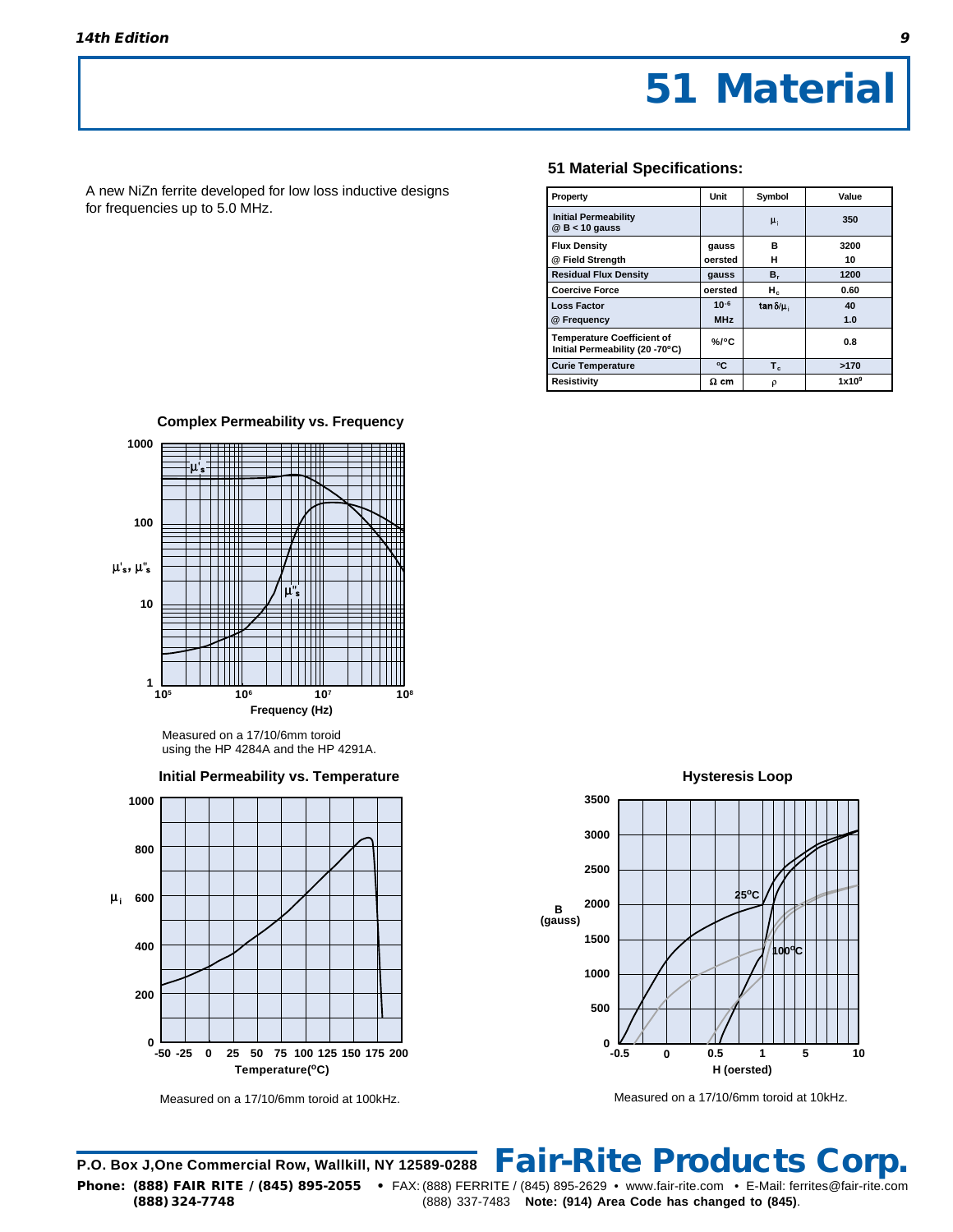**1000**

A NiZn ferrite developed to combine a high suppression performance, from 30 MHz to 500 MHz, with a very high dc resistivity.

SM beads, PC beads, wound beads, split round cable EMI suppression cores, round cable snap-its, and connector EMI suppression plates are all available in 44 material.

### **44 Material Specifications:**

| Property                                                             | Unit        | Symbol           | Value             |
|----------------------------------------------------------------------|-------------|------------------|-------------------|
| <b>Initial Permeability</b><br>$@$ B < 10 gauss                      |             | $\mu_i$          | 500               |
| <b>Flux Density</b>                                                  | gauss       | в                | 3000              |
| @ Field Strength                                                     | oersted     | н                | 10                |
| <b>Residual Flux Density</b>                                         | gauss       | в,               | 1100              |
| <b>Coercive Force</b>                                                | oersted     | н.               | 0.45              |
| <b>Loss Factor</b>                                                   | $10^{-6}$   | tan $\delta/\mu$ | 125               |
| @ Frequency                                                          | <b>MHz</b>  |                  | 1.0               |
| <b>Temperature Coefficient of</b><br>Initial Permeability (20 -70°C) | $\%$ /°C    |                  | 0.75              |
| <b>Curie Temperature</b>                                             | ۰c          | $T_c$            | >160              |
| Resistivity                                                          | $\Omega$ cm | ρ                | 1x10 <sup>9</sup> |

### **Percent of Original Impedance vs. Temperature**



Measured on a 2644000301 using the HP4291A.

**Hysteresis Loop H (oersted) B (gauss) -0.5 0 0.5 1 10 3500 3000 2500 2000 1500 1000 500**  $^{0}$   $^{11}$ <br>-0.5 **<sup>25</sup>oC <sup>100</sup>oC 5**

Measured on a 17/10/6mm toroid at 10kHz.

**Fair-Rite Products Corp.**

Measured on a 17/10/6mm toroid at 100kHz. **Temperature(oC)**

 $\blacksquare$ **100**  $\mu_s, \mu_s$ **10** H **1 105 106 107 108 Frequency (Hz)**

**Complex Permeability vs. Frequency**

using the HP 4284A and the HP 4291A.



Measured on a 17/10/6mm toroid

**Initial Permeability vs. Temperature**

**P.O. Box J,One Commercial Row, Wallkill, NY 12589-0288**

**(888) 324-7748** (888) 337-7483 **Note: (914) Area Code has changed to (845)**.

**Phone: (888) FAIR RITE / (845) 895-2055 •** FAX: (888) FERRITE / (845) 895-2629 • www.fair-rite.com • E-Mail: ferrites@fair-rite.com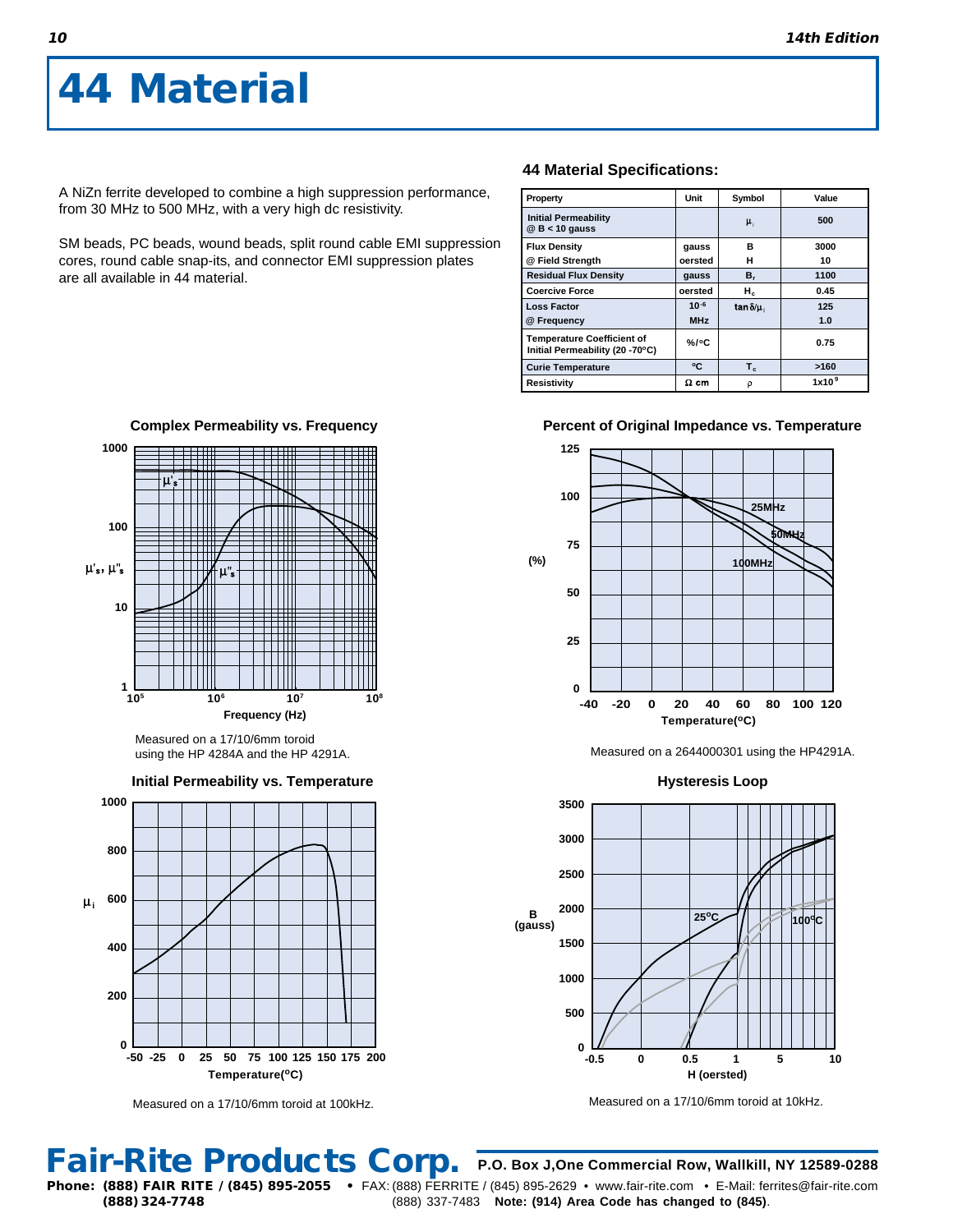An economical MnZn ferrite designed for use in open circuit applications for frequencies up to 3.0 MHz.

Rods are available in 33 material.

Note: This material is not recommended for new designs.

### **33 Material Specifications:**

| Property                                                             | Unit        | Symbol             | Value             |
|----------------------------------------------------------------------|-------------|--------------------|-------------------|
| <b>Initial Permeability</b><br>$@$ B < 10 gauss                      |             | $\mu_i$            | 600               |
| <b>Flux Density</b>                                                  | gauss       | в                  | 2800              |
| @ Field Strength                                                     | oersted     | н                  | 5                 |
| <b>Residual Flux Density</b>                                         | gauss       | $B_r$              | 1200              |
| <b>Coercive Force</b>                                                | oersted     | $H_c$              | 0.60              |
| <b>Loss Factor</b>                                                   | $10^{-6}$   | tan $\delta/\mu_i$ | 25                |
| @ Frequency                                                          | <b>MHz</b>  |                    | 0.2               |
| <b>Temperature Coefficient of</b><br>Initial Permeability (20 -70°C) | $%$ /°C     |                    | 0.10              |
| <b>Curie Temperature</b>                                             | ۰c          | $T_c$              | >150              |
| <b>Resistivity</b>                                                   | $\Omega$ cm | ρ                  | 1x10 <sup>2</sup> |



Measured on a 17/10/6mm toroid using the HP 4284A and, the HP 4291A.



Measured on a 17/10/6mm toroid at 100kHz.

**Hysteresis Loop**



Measured on a 17/10/6mm toroid at 10kHz.

**P.O. Box J,One Commercial Row, Wallkill, NY 12589-0288 Phone: (888) FAIR RITE / (845) 895-2055 •** FAX: (888) FERRITE / (845) 895-2629 • www.fair-rite.com • E-Mail: ferrites@fair-rite.com **(888) 324-7748** (888) 337-7483 **Note: (914) Area Code has changed to (845)**. **Fair-Rite Products Corp.**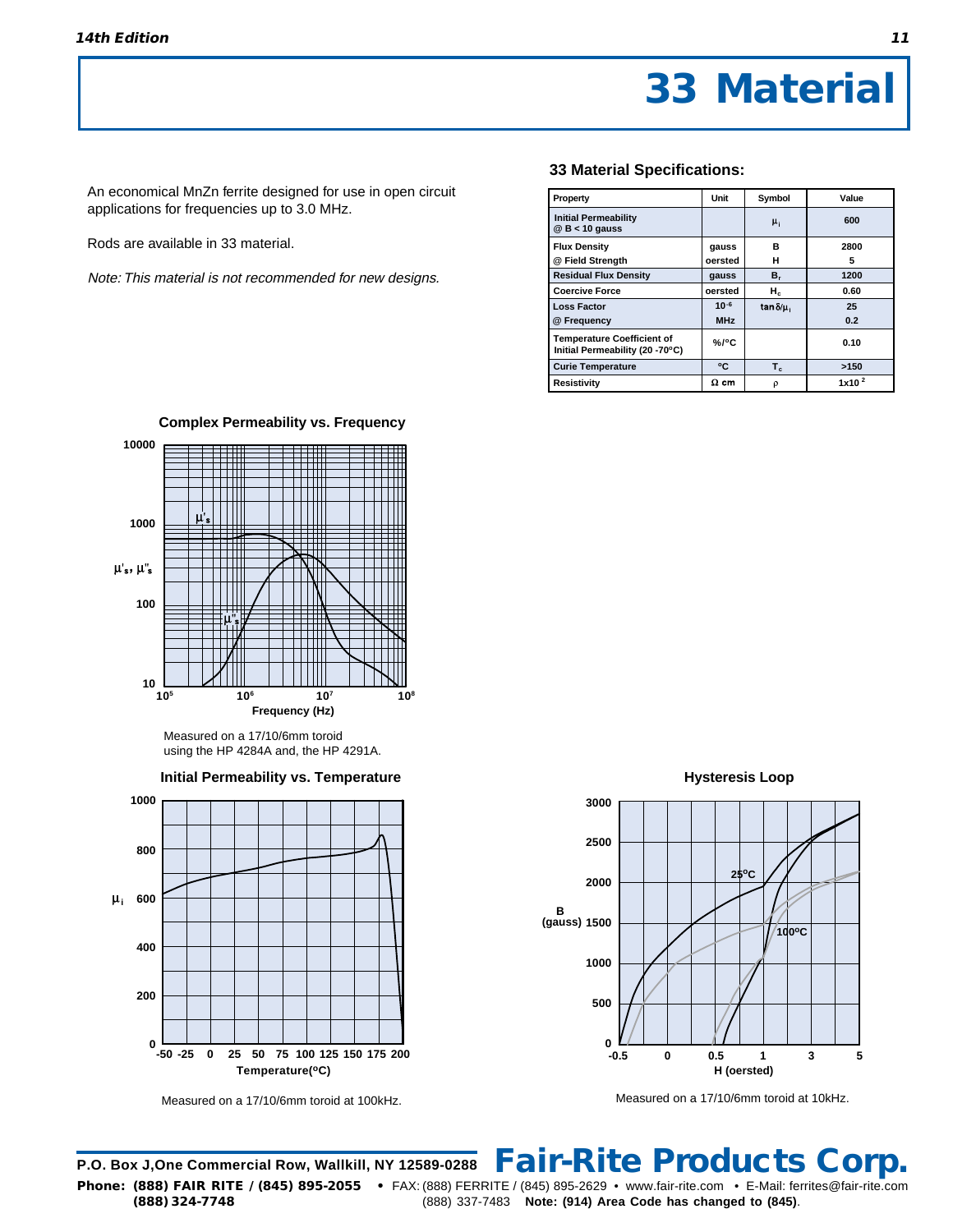This NiZn is our most popular ferrite for suppression of conducted EMI from 20 MHz to 250 MHz. This material is also used for inductive applications such as high frequency common-mode chokes.

EMI suppression beads, beads on leads, SM beads, multi-aperture cores, round cable EMI suppression cores, split round EMI suppression cores, round cable snap-its, flat cable EMI suppression cores, flat cable snap-its, miscellaneous suppression cores, bobbins, and toroids are all available in 43 material.

**Complex Permeability vs. Frequency**

**Frequency (Hz)**

**106 107**

**Initial Permeability vs. Temperature**

Measured on a 17/10/6mm toroid using the HP 4284A and the HP 4291A.



| Property                                                             | Unit        | Symbol            | Value             |
|----------------------------------------------------------------------|-------------|-------------------|-------------------|
| <b>Initial Permeability</b><br>$@$ B < 10 gauss                      |             | μ,                | 850               |
| <b>Flux Density</b>                                                  | gauss       | в                 | 2900              |
| @ Field Strength                                                     | oersted     | н                 | 10                |
| <b>Residual Flux Density</b>                                         | gauss       | в,                | 1300              |
| <b>Coercive Force</b>                                                | oersted     | $H_c$             | 0.45              |
| <b>Loss Factor</b>                                                   | $10^{-6}$   | $\tan \delta/\mu$ | 250               |
| @ Frequency                                                          | <b>MHz</b>  |                   | 1.0               |
| <b>Temperature Coefficient of</b><br>Initial Permeability (20 -70°C) | $%$ /°C     |                   | 1.25              |
| <b>Curie Temperature</b>                                             | ۰c          | $T_c$             | >130              |
| Resistivity                                                          | $\Omega$ cm | ρ                 | 1x10 <sup>5</sup> |

### **Percent of Original Impedance vs. Temperature**



Measured on a 2643000301 using the HP4291A.

**Hysteresis Loop**



Measured on a 17/10/6mm toroid at 10kHz.

**Fair-Rite Products Corp.**

Measured on a 17/10/6mm toroid at 100kHz.

**Temperature(oC)**

**(888) 324-7748** (888) 337-7483 **Note: (914) Area Code has changed to (845)**.

**P.O. Box J,One Commercial Row, Wallkill, NY 12589-0288 Phone: (888) FAIR RITE / (845) 895-2055 •** FAX: (888) FERRITE / (845) 895-2629 • www.fair-rite.com • E-Mail: ferrites@fair-rite.com

**10**

**i 1200**

**800**

**400**

ــا 0<br>50-

**2000**

**1600**

**105**

**100**

**1000**

 $\mu$ 's,  $\mu$ "s

**10000**

**12**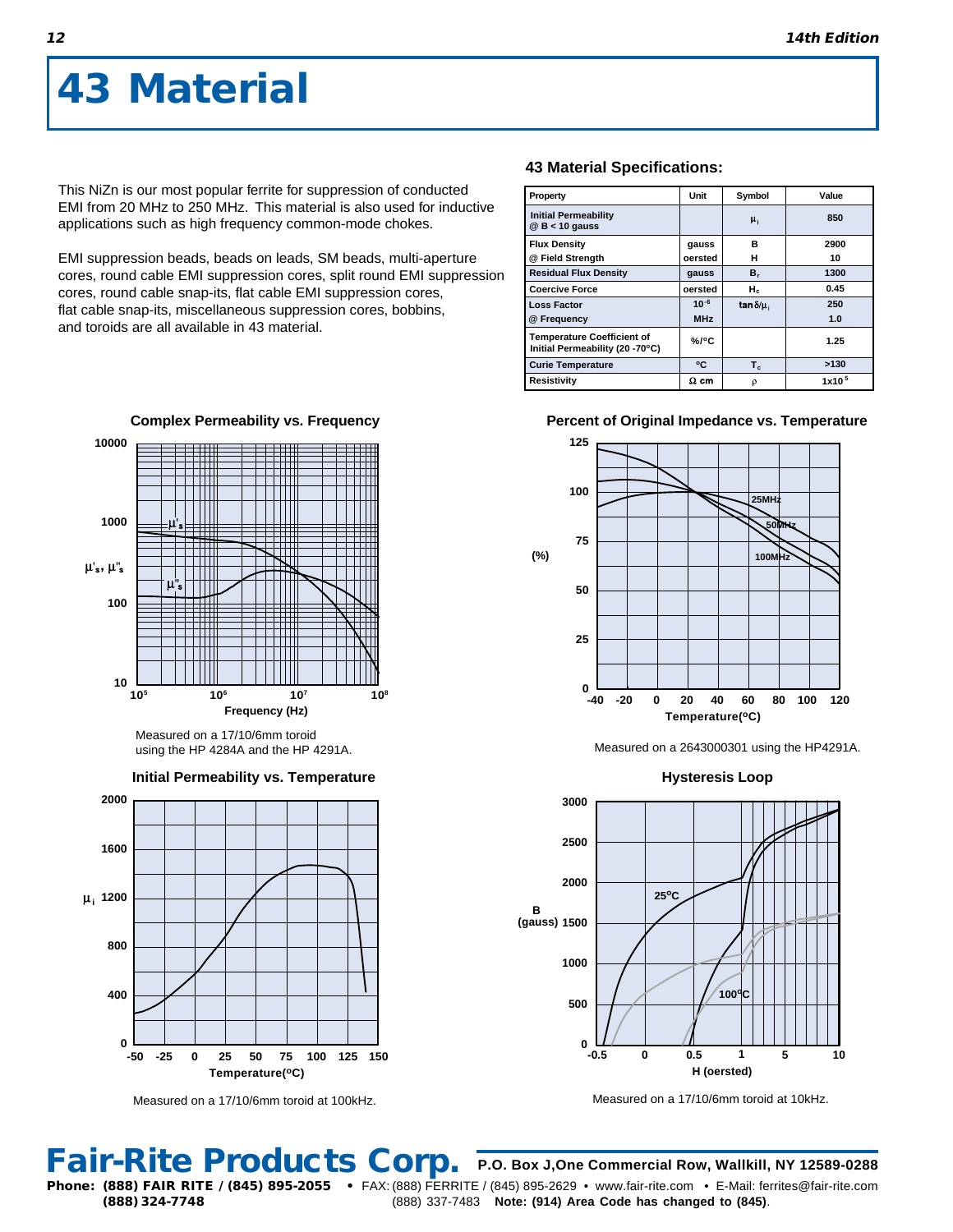A square hysteresis loop Mn ferrite developed for use in output regulators and magnetic amplifier designs.

Toroids are available in 85 material.

### **85 Material Specifications:**

| Property                                                             | Unit        | Symbol            | Value             |
|----------------------------------------------------------------------|-------------|-------------------|-------------------|
| <b>Initial Permeability</b><br>$@$ B < 10 gauss                      |             | $\mu_i$           | 900               |
| <b>Flux Density</b>                                                  | gauss       | B                 | 4200              |
| @ Field Strength                                                     | oersted     | н                 | 10                |
| <b>Residual Flux Density</b>                                         | gauss       | в,                | 3700              |
| <b>Coercive Force</b>                                                | oersted     | $H_c$             | 0.50              |
| <b>Loss Factor</b>                                                   | $10^{-6}$   | $\tan \delta/\mu$ | 30                |
| @ Frequency                                                          | <b>MHz</b>  |                   | 0.1               |
| <b>Temperature Coefficient of</b><br>Initial Permeability (20 -70°C) | $%$ /°C     |                   |                   |
| <b>Curie Temperature</b>                                             | ۰c          | $T_c$             | >200              |
| <b>Resistivity</b>                                                   | $\Omega$ cm | ρ                 | 2x10 <sup>2</sup> |



**Complex Permeability vs. Frequency**

Measured on a 13/8/6mm toroid at 25<sup>o</sup>C using the HP 4284A and the HP 4291A.



Measured on a 13/8/6mm toroid at 100kHz using the HP 4275.

**Hysteresis Loop**



Measured on a 13/8/6mm toroid at 10 kHz.

### **P.O. Box J,One Commercial Row, Wallkill, NY 12589-0288 Phone: (888) FAIR RITE / (845) 895-2055 •** FAX: (888) FERRITE / (845) 895-2629 • www.fair-rite.com • E-Mail: ferrites@fair-rite.com **(888) 324-7748** (888) 337-7483 **Note: (914) Area Code has changed to (845)**. **Fair-Rite Products Corp.**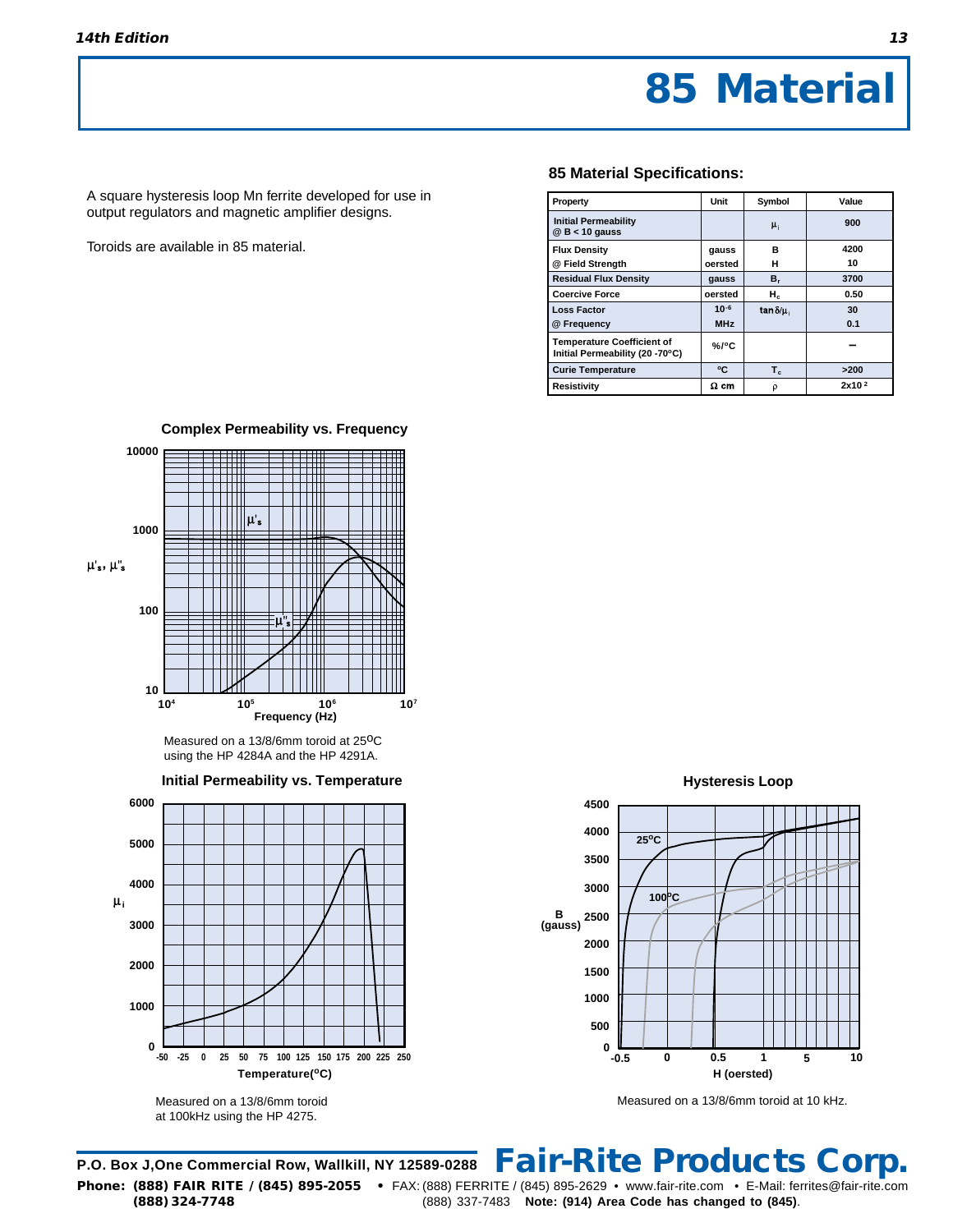

Measured on a 13/8/6mm toroid at 25°C using a Clark Hess 258 VAW.



Measured on a 13/8/6mm toroid using a Clark Hess 258 VAW.



**Flux Density, Coercive Force and**

Measured on a 13/8/6mm toroid at 10 kHz. B is measured at H=10 oersted.

### **14**

Fair-Rite Products Corp. P.O. Box J, One Commercial Row, Wallkill, NY 12589-0288 **Phone: (888) FAIR RITE / (845) 895-2055 •** FAX: (888) FERRITE / (845) 895-2629 • www.fair-rite.com • E-Mail: ferrites@fair-rite.com **(888) 324-7748** (888) 337-7483 **Note: (914) Area Code has changed to (845)**.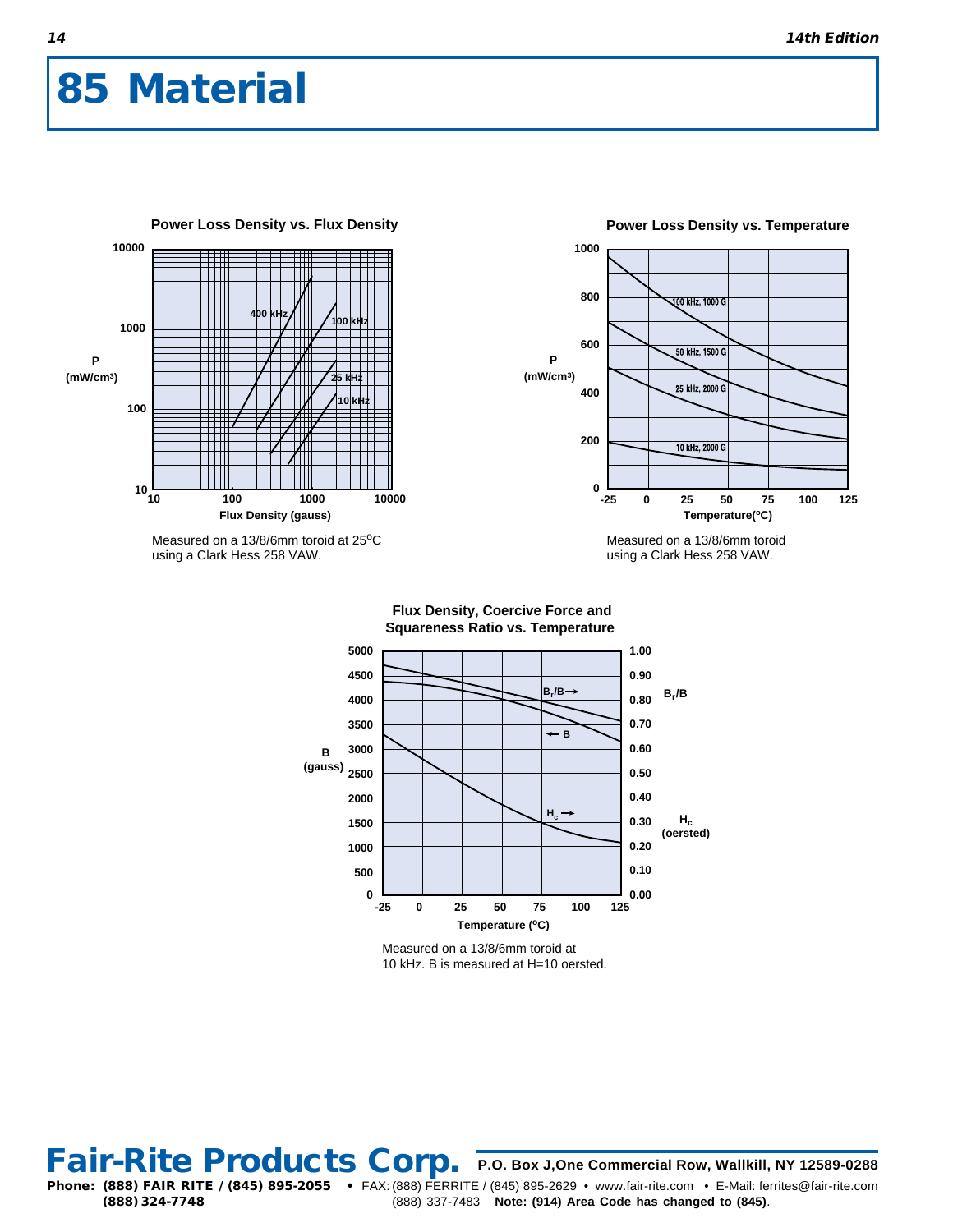A new MnZn ferrite designed specifically for EMI suppression applications from as low as 1 MHz up to 500 MHz. This material does not have the dimensional resonance limitations associated with conventional MnZn ferrite materials.

EMI suppression beads, round cable EMI suppression cores, round cable snap-its, flat cable EMI suppression cores, and flat cable snap-its are all available in 31 material.



**31 Material Specifications:**

| Property                                                             | Unit        | Symbol           | Value    |
|----------------------------------------------------------------------|-------------|------------------|----------|
| <b>Initial Permeability</b><br>$@$ B < 10 gauss                      |             | $\mu_{i}$        | 1500     |
| <b>Flux Density</b>                                                  | gauss       | в                | 3400     |
| @ Field Strength                                                     | oersted     | н                | 5        |
| <b>Residual Flux Density</b>                                         | gauss       | в,               | 2500     |
| <b>Coercive Force</b>                                                | oersted     | $H_c$            | 0.35     |
| <b>Loss Factor</b>                                                   | $10^{-6}$   | tan $\delta/\mu$ | 20       |
| @ Frequency                                                          | <b>MHz</b>  |                  | 0.1      |
| <b>Temperature Coefficient of</b><br>Initial Permeability (20 -70°C) | $%$ /°C     |                  | 1.6      |
| <b>Curie Temperature</b>                                             | ۰c          | $T_c$            | >130     |
| Resistivitv                                                          | $\Omega$ cm | ρ                | $3x10^3$ |

### **Percent of Original Impedance vs. Temperature**



Measured on a 2631000301 using the HP4291A.

**Hysteresis Loop**



Measured on a 17/10/6mm toroid at 10kHz.



Measured on a 17/10/6mm toroid at 25°C using the HP 4284A and the HP 4291A.



Measured on a 17/10/6mm toroid at 100kHz.

### **P.O. Box J,One Commercial Row, Wallkill, NY 12589-0288 Fair-Rite Products Corp.**

**Phone: (888) FAIR RITE / (845) 895-2055 •** FAX: (888) FERRITE / (845) 895-2629 • www.fair-rite.com • E-Mail: ferrites@fair-rite.com **(888) 324-7748** (888) 337-7483 **Note: (914) Area Code has changed to (845)**.

**Complex Permeability vs. Frequency**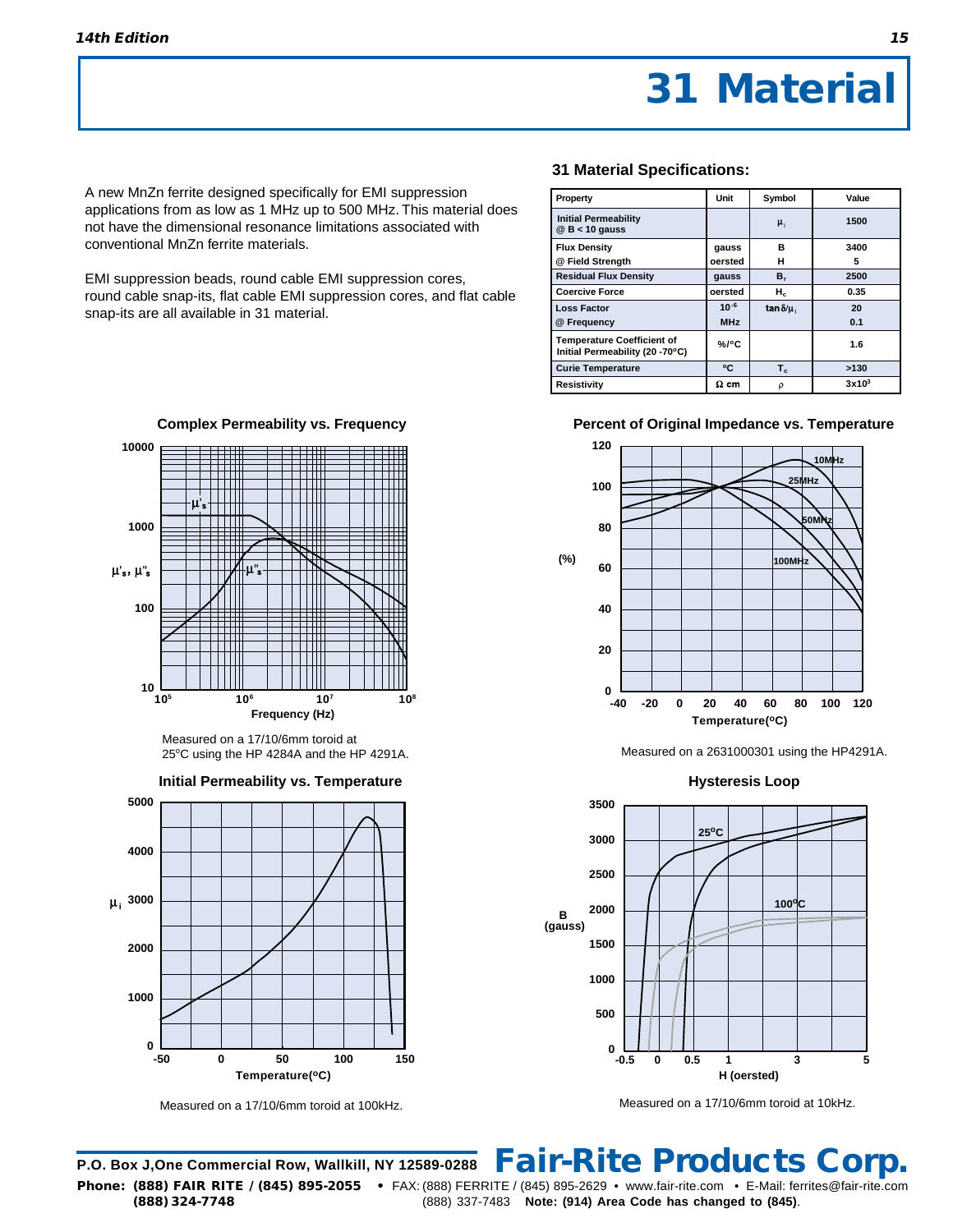A MnZn ferrite for use in a wide range of high and low flux density inductive designs for frequencies up to 100 kHz.

Pot cores, EP cores, PQ cores, ETD cores, E&I cores, U cores, rods, tack bobbin cores, toroids, and bobbins are all available in 77 material.

### **77 Material Specifications:**

| Property                                                             | Unit        | Symbol             | Value    |
|----------------------------------------------------------------------|-------------|--------------------|----------|
| <b>Initial Permeability</b><br>$@$ B < 10 gauss                      |             | μ,                 | 2000     |
| <b>Flux Density</b>                                                  | gauss       | в                  | 4900     |
| @ Field Strength                                                     | oersted     | н                  | 5        |
| <b>Residual Flux Density</b>                                         | gauss       | $B_r$              | 1800     |
| <b>Coercive Force</b>                                                | oersted     | $H_c$              | 0.30     |
| <b>Loss Factor</b>                                                   | $10^{-6}$   | tan $\delta/\mu_i$ | 15       |
| @ Frequency                                                          | <b>MHz</b>  |                    | 0.1      |
| <b>Temperature Coefficient of</b><br>Initial Permeability (20 -70°C) | $%$ /°C     |                    | 0.7      |
| <b>Curie Temperature</b>                                             | ۰c          | $T_c$              | >200     |
| <b>Resistivity</b>                                                   | $\Omega$ cm | ρ                  | $1x10^2$ |



Measured on an 18/10/6mm toroid using the HP 4284A and the HP 4291A.





Measured on an 18/10/6mm toroid at 100kHz.

**Hysteresis Loop**



Measured on an 18/10/6mm toroid at 10kHz.

**P.O. Box J,One Commercial Row, Wallkill, NY 12589-0288**

**Phone: (888) FAIR RITE / (845) 895-2055 •** FAX: (888) FERRITE / (845) 895-2629 • www.fair-rite.com • E-Mail: ferrites@fair-rite.com **Fair-Rite Products Corp.**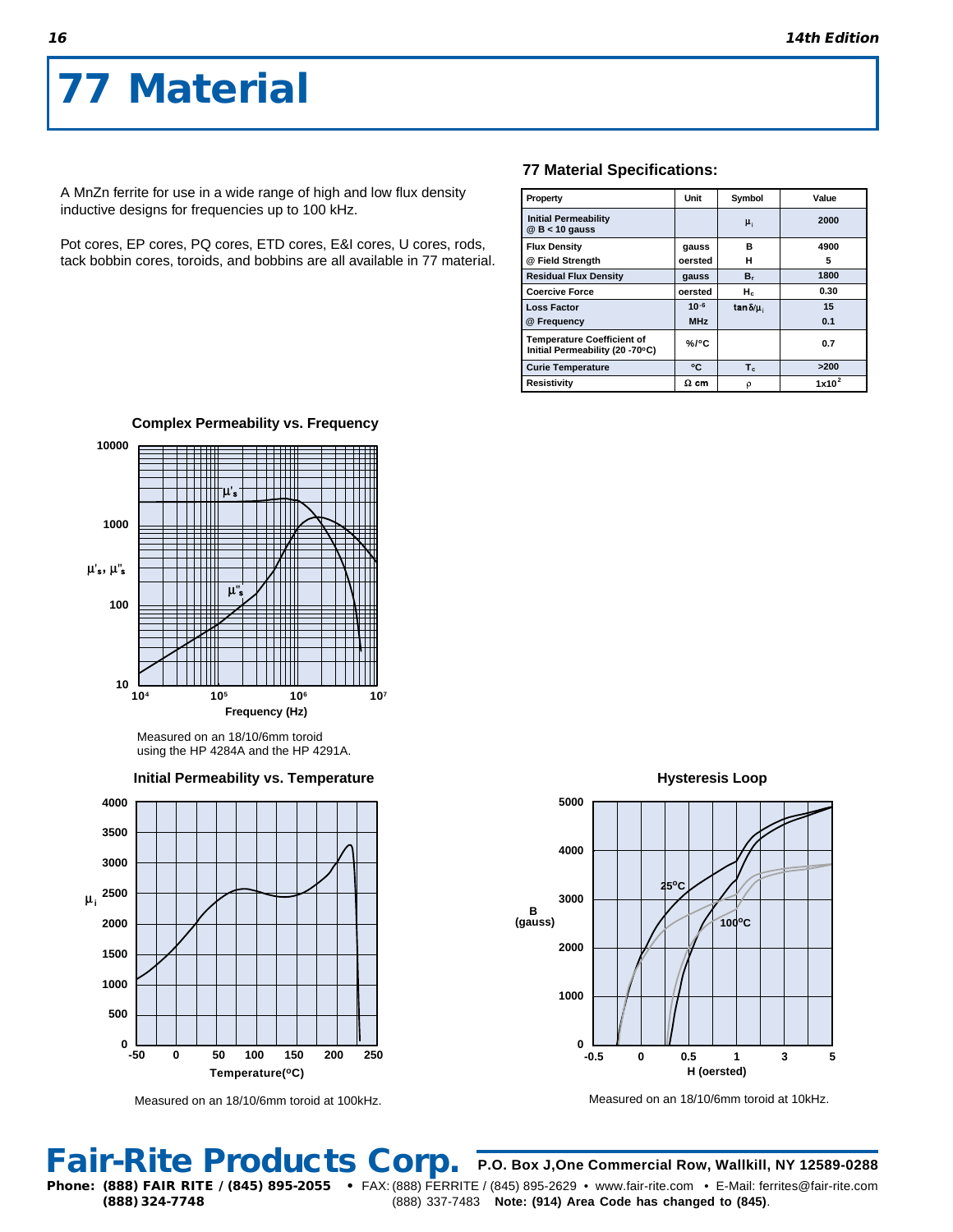

Measured on an 18/10/6mm toroid at 10kHz.



Measured on an 18/10/6mm toroid using the Clarke Hess 258 VAW.



Measured on an 18/10/6mm toroid using the Clarke Hess 258 VAW at 100°C

 **Flux Density vs. Temperature** 



Measured on an 18/10/6mm toroid at 10kHz and H=5 oersted.

**P.O. Box J,One Commercial Row, Wallkill, NY 12589-0288 Fair-Rite Products Corp. Phone: (888) FAIR RITE / (845) 895-2055 •** FAX: (888) FERRITE / (845) 895-2629 • www.fair-rite.com • E-Mail: ferrites@fair-rite.com **(888) 324-7748** (888) 337-7483 **Note: (914) Area Code has changed to (845)**.

 **Power Loss Density vs. Flux Density**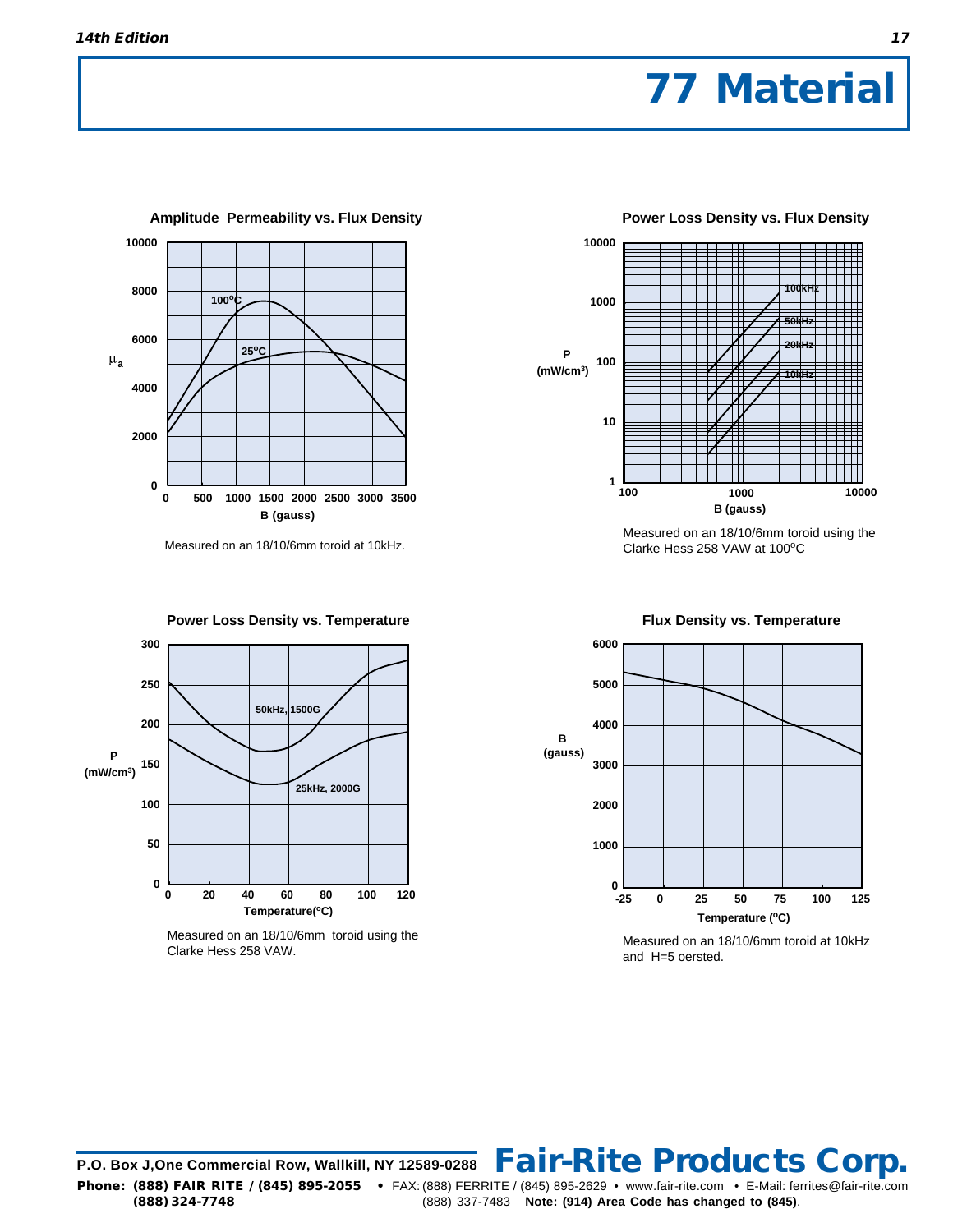A MnZn ferrite specifically designed for power applications for frequencies up to 200 kHz.

RFID rods, toroids, pot cores, EP cores, PQ cores, ETD cores, U cores, and E&I cores are all available in 78 material.

**Complex Permeability vs. Frequency**

### **78 Material Specifications:**

| Property                                                             | Unit        | Symbol               | Value             |
|----------------------------------------------------------------------|-------------|----------------------|-------------------|
| <b>Initial Permeability</b><br>$@$ B < 10 gauss                      |             | $\mu_i$              | 2300              |
| <b>Flux Density</b>                                                  | gauss       | в                    | 4800              |
| @ Field Strength                                                     | oersted     | н                    | 5                 |
| <b>Residual Flux Density</b>                                         | gauss       | в,                   | 1500              |
| <b>Coercive Force</b>                                                | oersted     | $H_c$                | 0.20              |
| <b>Loss Factor</b>                                                   | $10-6$      | $tan \delta / \mu$ . | 4.5               |
| @ Frequency                                                          | <b>MHz</b>  |                      | 0.1               |
| <b>Temperature Coefficient of</b><br>Initial Permeability (20 -70°C) | $% /$ °C    |                      | 1.0               |
| <b>Curie Temperature</b>                                             | ۰c          | $T_c$                | >200              |
| Resistivity                                                          | $\Omega$ cm | ρ                    | 2x10 <sup>2</sup> |



Measured on an 18/10/6mm toroid

using the HP 4284A and the HP 4291A.



Measured on an 18/10/6mm toroid at 100kHz.

**Hysteresis Loop**



Measured on an 18/10/6mm toroid at 10kHz.

**P.O. Box J,One Commercial Row, Wallkill, NY 12589-0288**

**Fair-Rite Products Corp.**

**Phone: (888) FAIR RITE / (845) 895-2055 •** FAX: (888) FERRITE / (845) 895-2629 • www.fair-rite.com • E-Mail: ferrites@fair-rite.com **(888) 324-7748** (888) 337-7483 **Note: (914) Area Code has changed to (845)**.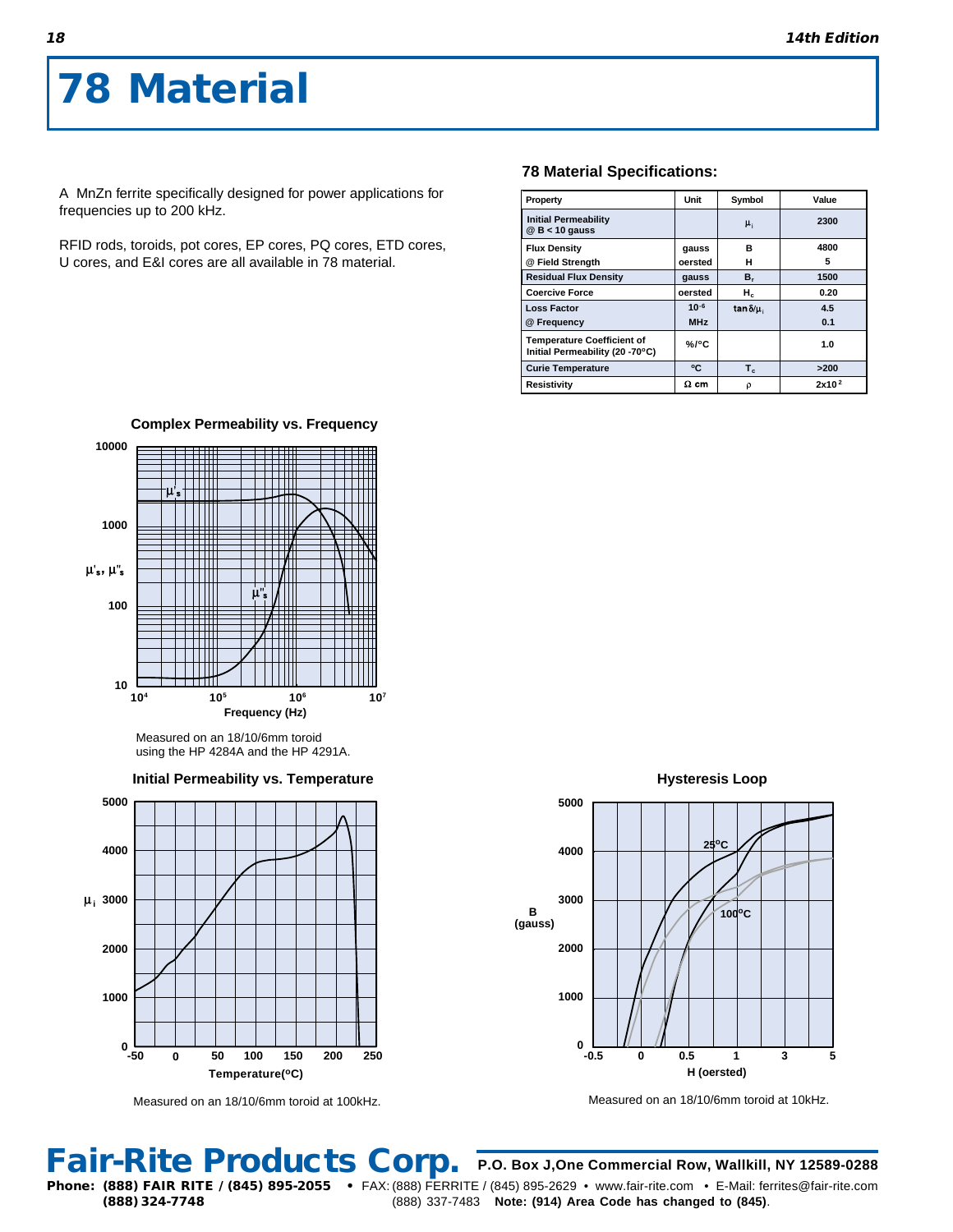

Measured on an 18/10/6mm toroid at 10kHz.



Measured on an 18/10/6mm toroid using the Clarke Hess 258 VAW.



Measured on an 18/10/6mm toroid using the Clarke Hess 258 VAW at 100°C

 **Flux Density vs. Temperature** 



Measured on an 18/10/6 mm toroid at 10kHz and H=5 oersted.

**P.O. Box J,One Commercial Row, Wallkill, NY 12589-0288 Fair-Rite Products Corp. Phone: (888) FAIR RITE / (845) 895-2055 •** FAX: (888) FERRITE / (845) 895-2629 • www.fair-rite.com • E-Mail: ferrites@fair-rite.com **(888) 324-7748** (888) 337-7483 **Note: (914) Area Code has changed to (845)**.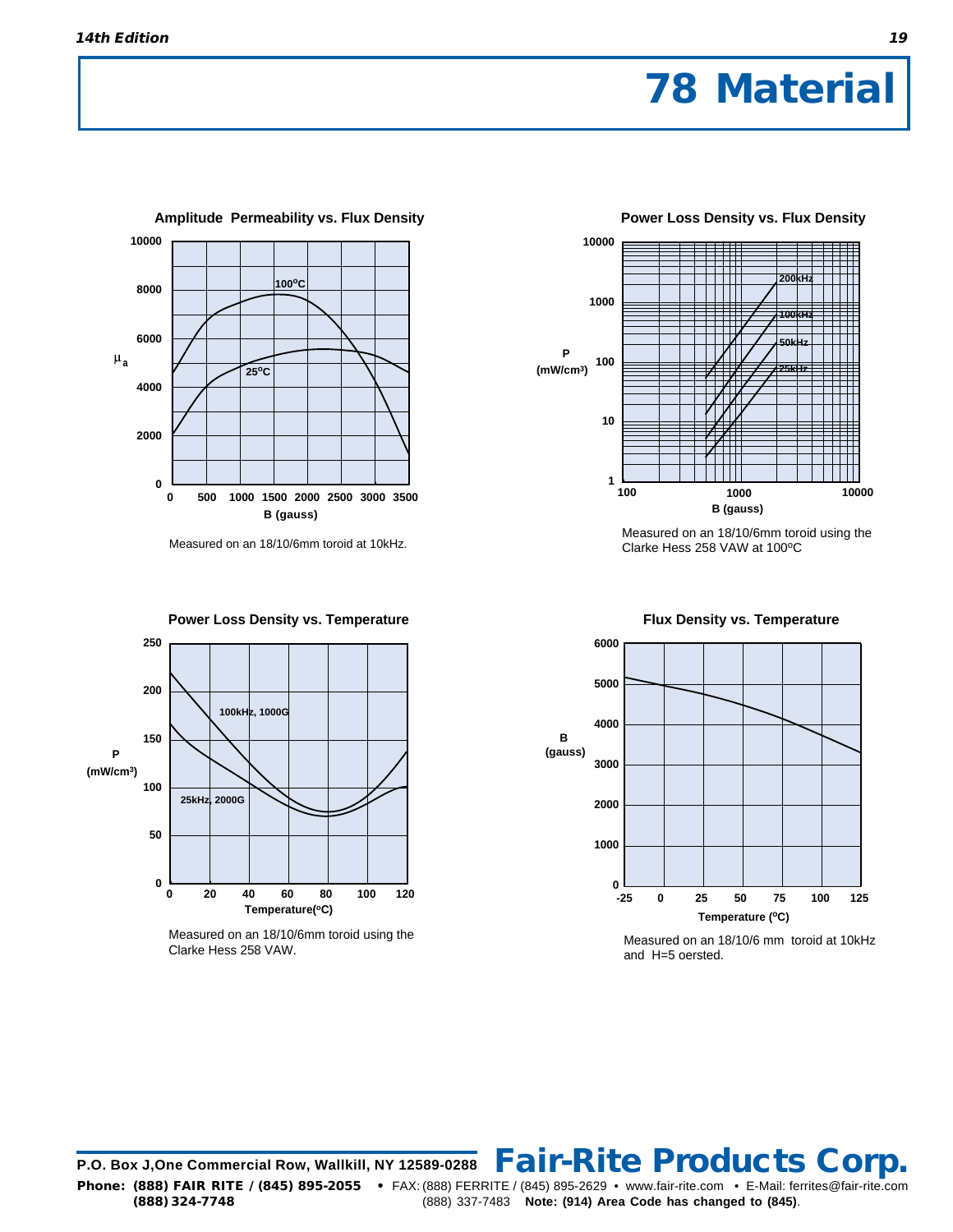A MnZn ferrite, supplied only in small cores, to suppress conducted EMI frequencies below 30 MHz.

EMI suppression beads, beads on leads, SM beads, and multi-aperture cores are all available in 73 material.

### **73 Material Specifications:**

| Property                                                             | Unit        | Symbol           | Value             |
|----------------------------------------------------------------------|-------------|------------------|-------------------|
| <b>Initial Permeability</b><br>$@$ B < 10 gauss                      |             | $\mu_i$          | 2500              |
| <b>Flux Density</b>                                                  | gauss       | R                | 3900              |
| @ Field Strength                                                     | oersted     | н                | 5                 |
| <b>Residual Flux Density</b>                                         | gauss       | в,               | 1500              |
| <b>Coercive Force</b>                                                | oersted     | $H_c$            | 0.24              |
| <b>Loss Factor</b>                                                   | $10-6$      | tan $\delta/\mu$ | 10                |
| @ Frequency                                                          | <b>MHz</b>  |                  | 0.1               |
| <b>Temperature Coefficient of</b><br>Initial Permeability (20 -70°C) | $%$ /°C     |                  | 0.65              |
| <b>Curie Temperature</b>                                             | ۰c          | $T_c$            | >160              |
| <b>Resistivity</b>                                                   | $\Omega$ cm | ρ                | 1x10 <sup>2</sup> |

### **Percent of Original Impedance vs. Temperature**



Measured on a 2673000301 using the HP4291A.



Measured on a 17/10/6mm toroid at 10kHz.

**10000**  $\mu_s$  . The set of  $\mu_s$ 

**Complex Permeability vs. Frequency**



Measured on a 2673000301 bead using the HP 4284A and the HP 4291A.





Measured on a 17/10/6mm toroid at 10kHz.

## **Fair-Rite Products Corp.**

**P.O. Box J,One Commercial Row, Wallkill, NY 12589-0288 Phone: (888) FAIR RITE / (845) 895-2055 •** FAX: (888) FERRITE / (845) 895-2629 • www.fair-rite.com • E-Mail: ferrites@fair-rite.com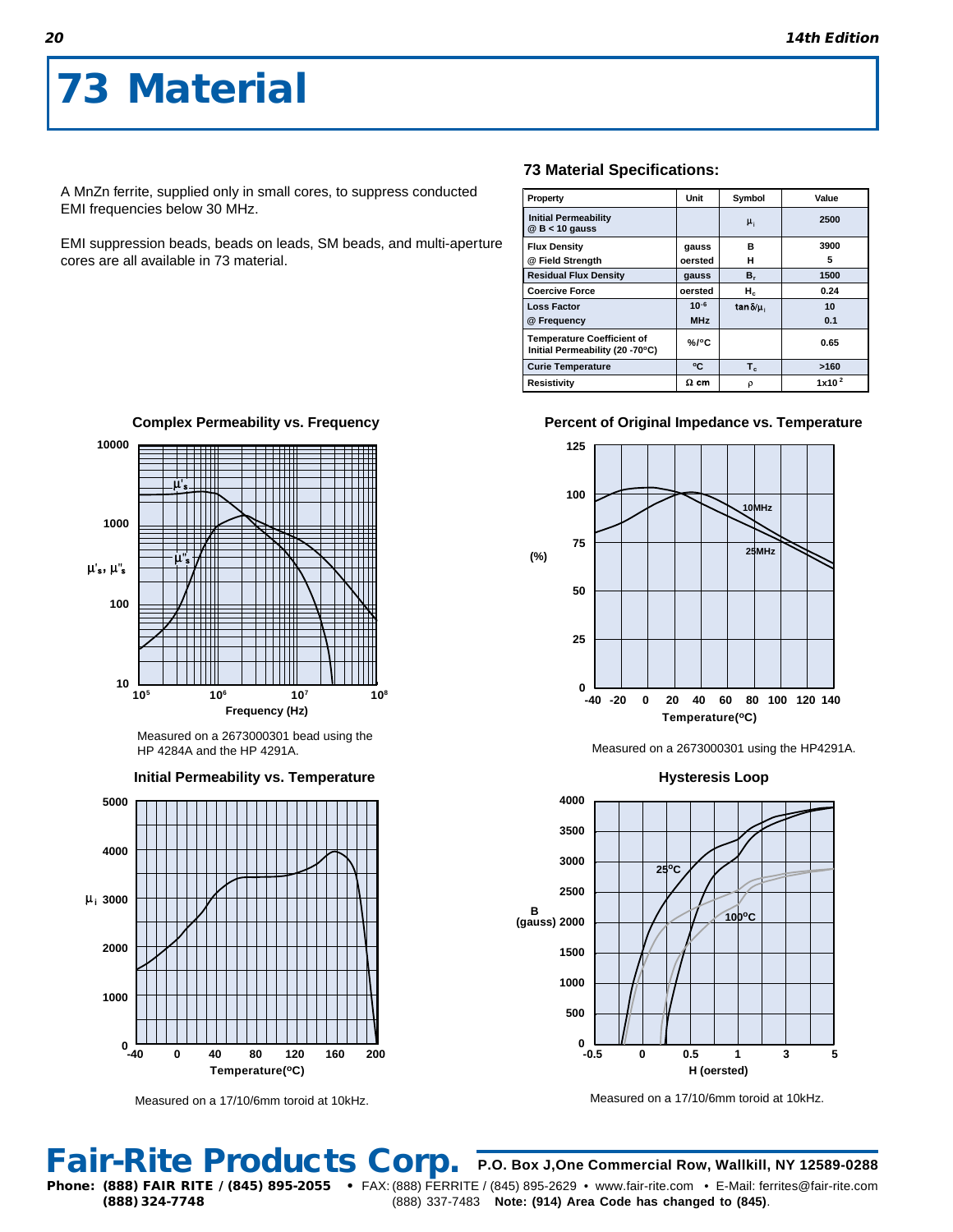A high permeability MnZn ferrite intended for a range of broadband and pulse transformer applications and common-mode inductor designs.

Toroids, E&I cores, and EP cores are all available in 75 material.

### **75 Material Specifications:**

| Property                                                             | Unit        | Symbol            | Value             |
|----------------------------------------------------------------------|-------------|-------------------|-------------------|
| <b>Initial Permeability</b><br>$@$ B < 10 gauss                      |             | $\mu_{1}$         | 5000              |
| <b>Flux Density</b>                                                  | gauss       | в                 | 4300              |
| @ Field Strength                                                     | oersted     | н                 | 5                 |
| <b>Residual Flux Density</b>                                         | gauss       | в,                | 1400              |
| <b>Coercive Force</b>                                                | oersted     | $H_c$             | 0.16              |
| <b>Loss Factor</b>                                                   | $10-6$      | $\tan \delta/\mu$ | 15                |
| @ Frequency                                                          | <b>MHz</b>  |                   | 0.1               |
| <b>Temperature Coefficient of</b><br>Initial Permeability (20 -70°C) | $%$ /°C     |                   | 0.6               |
| <b>Curie Temperature</b>                                             | ۰c          | $T_c$             | >140              |
| Resistivity                                                          | $\Omega$ cm | ρ                 | 3x10 <sup>2</sup> |

**Power Loss Density vs. Flux Density**



Measured on a 17/10/6mm toroid using the Clarke Hess 258 VAW at 100°C.



Measured on a 17/10/6mm toroid at 10kHz.

## 10 L<br>10<sup>4</sup> **Frequency (Hz)** Measured on a 17/10/6mm toroid using the HP 4284A and the HP 4291A. **Hysteresis Loop B (gauss) 104 105 Initial Permeability vs. Temperature** Measured on a 17/10/6mm toroid at 10kHz. **Temperature(oC) 106 107 0 2000 4000 8000 -50 -25 0 25 50 75 100 125 150 175 200**

## **Complex Permeability vs. Frequency**

**10000 1000**  $\mu$ 's,  $\mu$ "s u' **100**



### **P.O. Box J,One Commercial Row, Wallkill, NY 12589-0288 Fair-Rite Products Corp.**

**Phone: (888) FAIR RITE / (845) 895-2055 •** FAX: (888) FERRITE / (845) 895-2629 • www.fair-rite.com • E-Mail: ferrites@fair-rite.com **(888) 324-7748** (888) 337-7483 **Note: (914) Area Code has changed to (845)**.